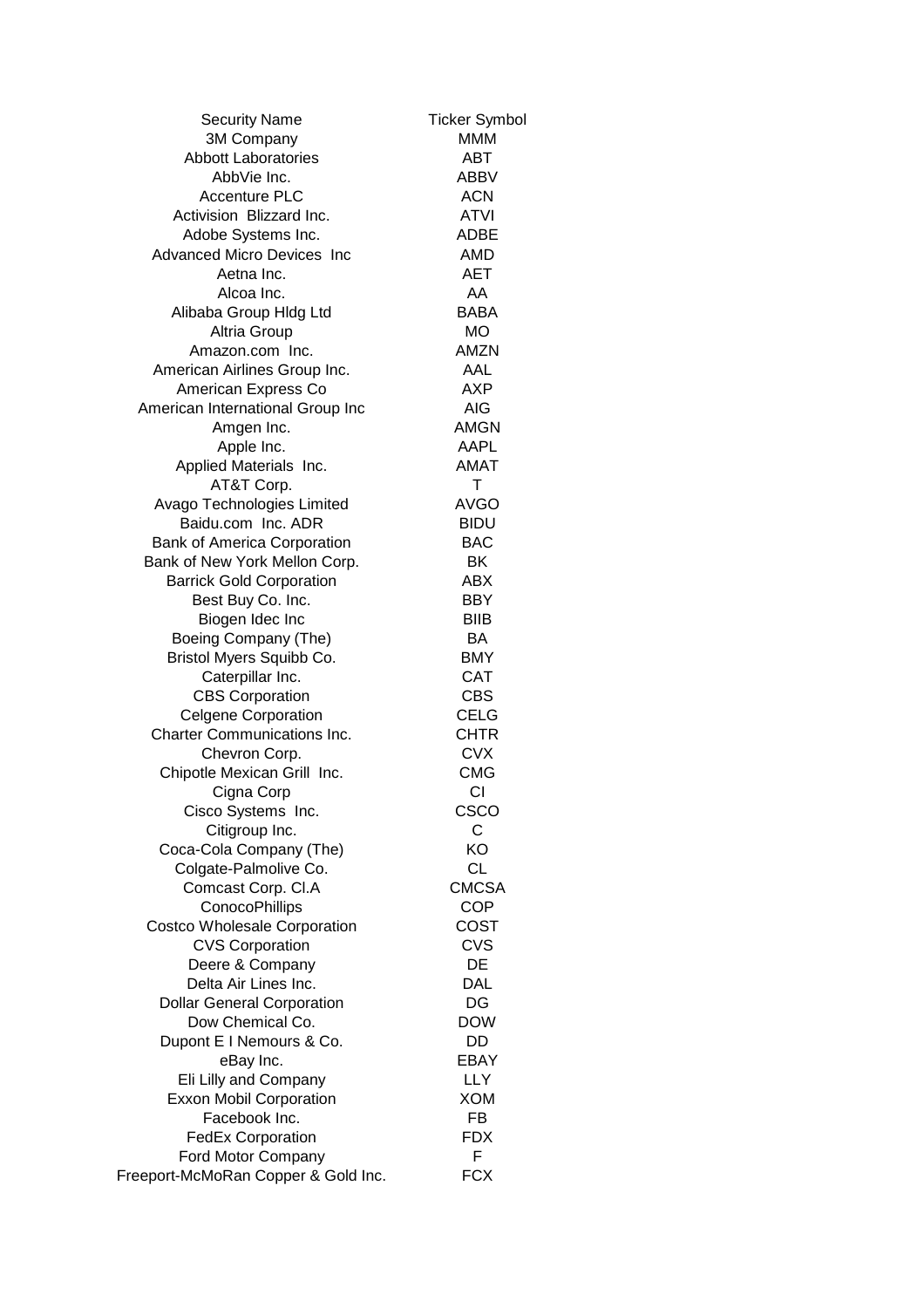| GAP Inc.                                      | <b>GPS</b>  |
|-----------------------------------------------|-------------|
| <b>General Electric Company</b>               | <b>GE</b>   |
| <b>General Motors Company</b>                 | GM          |
| Gilead Sciences Inc.                          | <b>GILD</b> |
| Goldman Sachs Group Inc.                      | GS          |
| Google Inc.                                   | GOOG        |
| Halliburton Co.                               | HAL         |
| Hewlett Packard Co.                           | HPQ         |
| Home Depot Inc.                               | HD          |
| Honeywell International Inc.                  | <b>HON</b>  |
| Humana Inc.                                   | <b>HUM</b>  |
| <b>IBM Corporation</b>                        | IBM         |
| Intel Corporation                             | <b>INTC</b> |
| J.P. Morgan Chase & Co.                       | <b>JPM</b>  |
| Johnson & Johnson                             | <b>JNJ</b>  |
| Johnson Controls Inc.                         | JCI         |
| Kimberly Clark Corp                           | <b>KMB</b>  |
| Kinder Morgan, Inc.                           | KMI         |
| Kroger Co.                                    | KR.         |
| <b>Lockheed Martin</b>                        | <b>LMT</b>  |
| Lowe's Companies Inc.                         | LOW         |
| <b>Marriot International</b>                  | <b>MAR</b>  |
| Mastercard Inc.                               | МA          |
| <b>Mcdonalds Corporation</b>                  | <b>MCD</b>  |
| Medtronic Inc.                                | <b>MDT</b>  |
| Merck & Co Inc.                               | MRK         |
| MetLife Inc.                                  | MET         |
| Micron Technology, Inc.                       | MU          |
| <b>Microsoft Corporation</b>                  | <b>MSFT</b> |
| Mondelez International Inc. CI A              | <b>MDLZ</b> |
| Monsanto Company                              | <b>MON</b>  |
| Morgan Stanley                                | <b>MS</b>   |
| Netflix Inc.                                  | <b>NFLX</b> |
| <b>Newmont Mining Corporation</b>             | NEM         |
| Nike Inc.                                     | <b>NKE</b>  |
| <b>NVIDIA Corporation</b>                     | NVDA        |
| <b>Oracle Corporation</b>                     | ORCL        |
| Palo Alto Networks Inc.                       | <b>PANW</b> |
| Pepsico Inc.                                  | PEP         |
| Pfizer Inc.                                   | <b>PFE</b>  |
| Philip Morris Intl                            | PM          |
| Pioneer Natural Resources Co.                 | <b>PXD</b>  |
| priceline.com Inc.                            | <b>PCLN</b> |
| Procter & Gamble Co.                          | PG          |
| Prudential Financial Inc.                     | PRU         |
| QUALCOMM Inc.                                 | QCOM        |
| Regeneron Pharmaceuticals Inc.                | <b>REGN</b> |
| salesforce.com Inc.                           | CRM         |
| Schlumberger Limited                          | SLB         |
| Southern Company                              | SO          |
| Southwest Airlines Co.                        | LUV         |
| <b>Starbucks Corporation</b>                  | SBUX        |
| <b>Target Corporation</b>                     | <b>TGT</b>  |
| Tesla Motors, Inc.                            | <b>TSLA</b> |
| <b>Teva Pharmaceutical Industries Limited</b> | <b>TEVA</b> |
| Texas Instruments Inc.                        | <b>TXN</b>  |